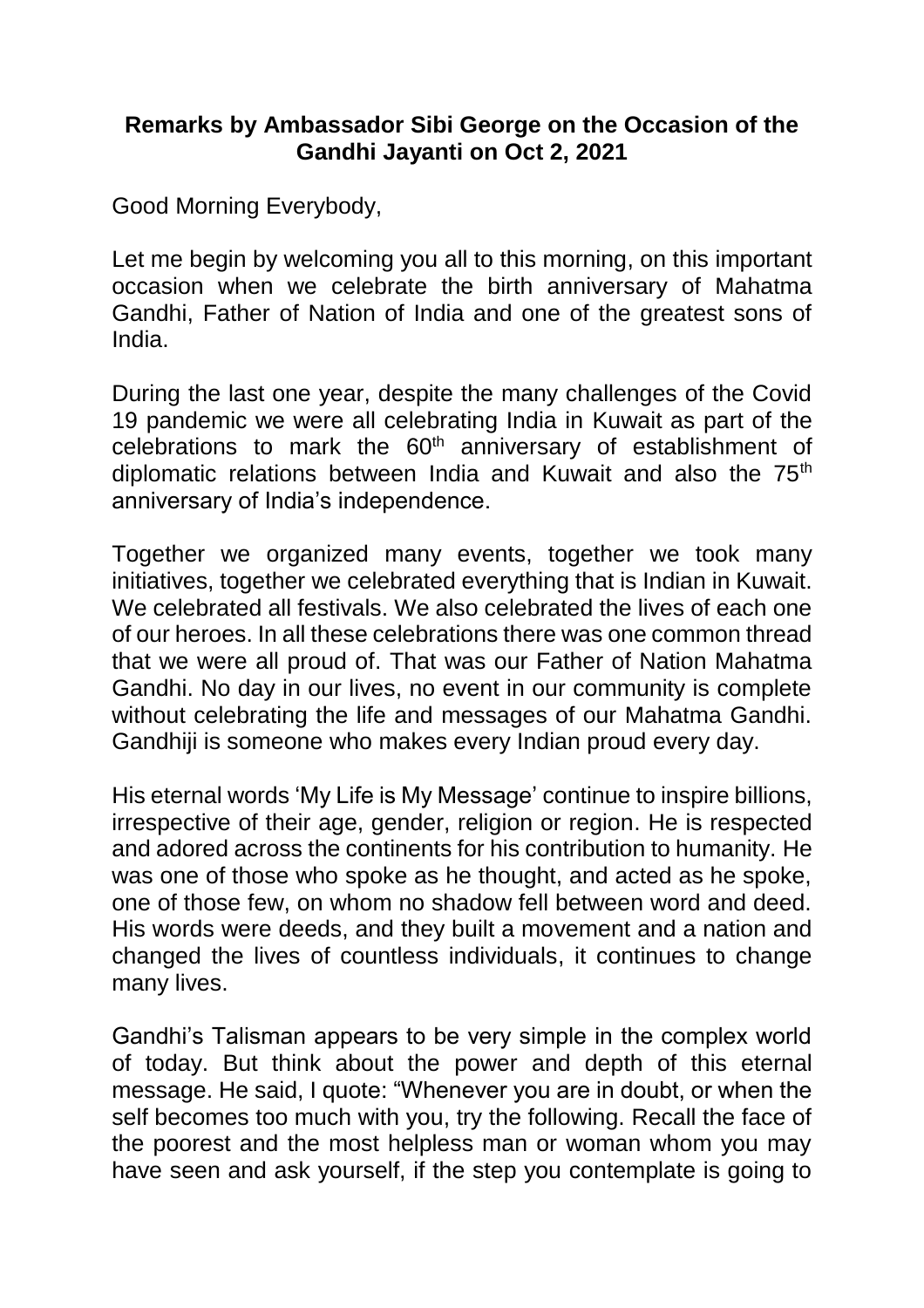be of any use to him/her. Will he be able to gain anything by it? Will it restore him to a control over his own life and destiny? Then you will find your doubts and yourself melting away." Unquote.

This has been a guiding principle for each one of us in Kuwait during this Covid 19 crisis when we regularly came across many who needed support and guidance. What we witnessed here in Kuwait during the Covid 19 pandemic was an unprecedented campaign when the Indian community join hands with the Embassy transcending religious, regional and language barriers and work together to help their brothers and sisters in need. In fact, what was at display was what Mahatma Gandhi has taught us. An undercurrent of determination and commitment to help those in need has been part and parcel of the lives of every Indian in Kuwait.

Dear Friends,

Mahatma Gandhi is an embodiment of everything that India stood for for millennia, including its spirit of Vasudaiva Kudumbakam, world is one family. I am happy to recall that during the most difficult times of Covid 19 pandemic, when the entire world was facing challenges, India followed the message of Mahatma Gandhi and extended a helping hand to all countries across the world.

When the history of the Covid 19 period is written after several decades, India will be remembered as one of those countries which extended a helping hand to the world, 93 countries received Covid 19 vaccines from India and over 150 countries received Covid 19 related medicines from India. The pharmacy of the world, India made history as the Good Samaritan of the world.

Let's take a moment and recall the period in world history when Mahatma Gandhi actually lived on this earth. The world then saw several wars, including two World Wars. That period produced so many war heroes, so many who built empires and ruled them. But we don't see any celebrations on their birth anniversary anywhere in the world. But that is not the case with Mahatma Gandhi, we have seen how the whole world celebrated his 150th birth anniversary of Mahatma Gandhi last year. Each year the United Nations celebrate his birth day as the International Day of Non Violence. His statues